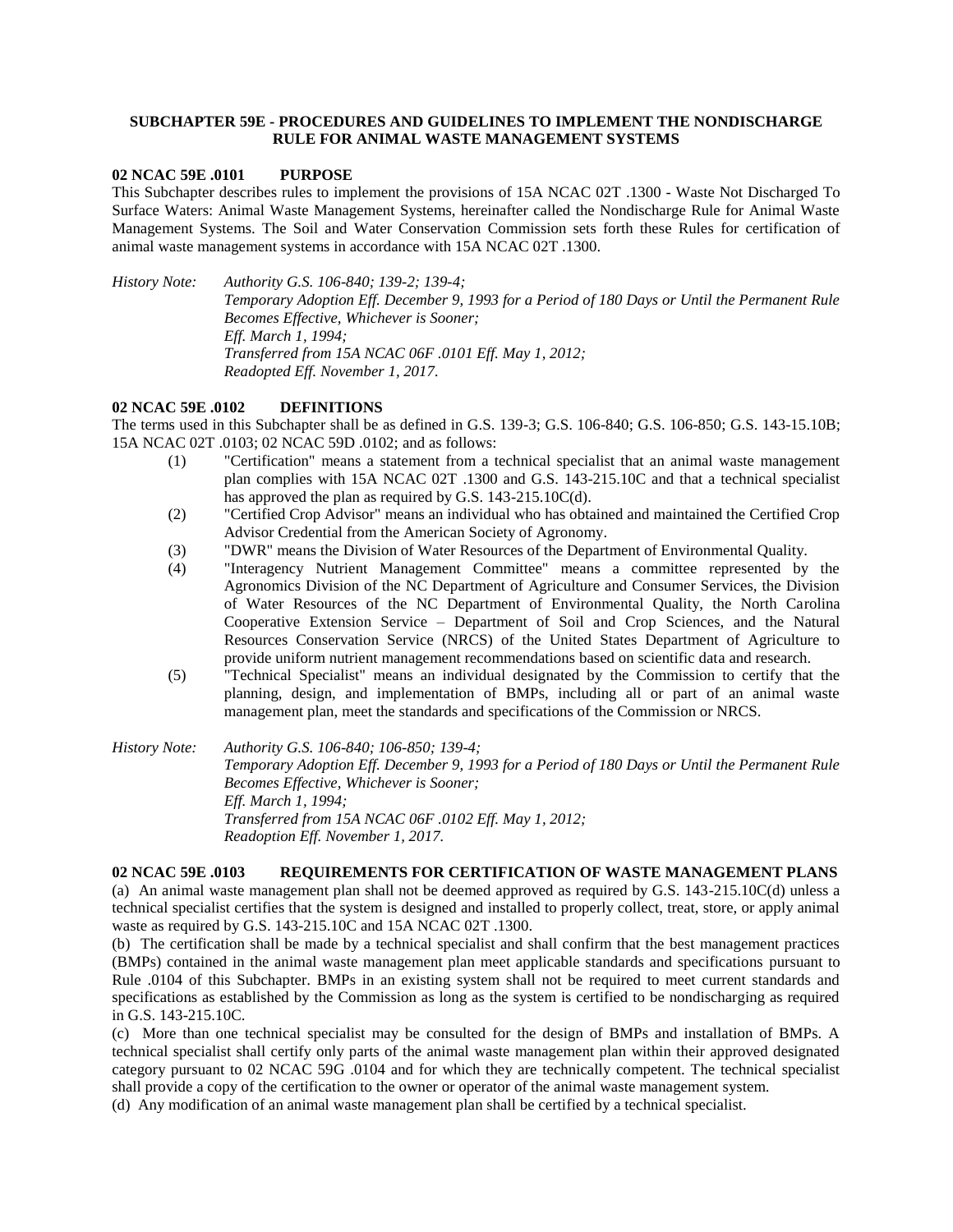(e) A change in the cropping pattern as a result of weather-caused delays after application of animal waste shall not require the owner to obtain a new certification, as long as the owner followed the application rates set forth in the certified waste management plan and no discharge occurs to surface waters.

(f) The certifying technical specialist and the District shall not be required to spot check or otherwise assure proper maintenance and operation of an animal waste management system installed to meet the certification requirements pursuant to G.S. 143-215.10C.

*History Note: Authority G.S. 106-840; 106-850; 139-4; Temporary Adoption Eff. December 9, 1993 for a Period of 180 Days or Until the Permanent Rule Becomes Effective, Whichever is Sooner; Eff. March 1, 1994; Transferred from 15A NCAC 06F .0103 Eff. May 1, 2012; Readopted Eff. November 1, 2017.*

### **02 NCAC 59E .0104 APPROVED BEST MANAGEMENT PRACTICES (BMPS)**

(a) The Commission will approve a list of BMPs that are acceptable as part of an approved animal waste management plan. The list of BMPs will be approved annually (by August 1) and revised as needed during the year by the Commission.

(b) Pursuant to 15A NCAC 02T .1300, incorporated by reference with subsequent amendments and additions, a BMP or system of BMPs designed and installed for an animal waste management plan at the time of certification shall either:

- (1) meet the standards and specifications of the US Department of Agriculture Natural Resources Conservation Service (NRCS) Technical Guide, Section IV, Raleigh, North Carolina, incorporated by reference with subsequent amendments and additions, or standards and specifications otherwise determined by the Commission; or
- (2) meet the Swine Waste System Performance Standards pursuant to 15A NCAC 02T .1307 and follow the approval process described in 15A NCAC 02T .1308.

A copy of the NRCS Technical Guide can be found at no cost at https://efotg.sc.egov.usda.gov/efotg\_locator.aspx?map=US.

(c) BMPs approved for use in the Agriculture Cost Share Program for Nonpoint Source Pollution Control shall be deemed approved for the purpose of this Rule.

(d) Land application BMPs that follow the nutrient management standard contained in the Section IV of the NRCS Technical Guide or as recommended by the Agronomic Division of the North Carolina Department of Agriculture and Consumer Services (predictive Soil Test Report and predictive Waste Analysis Report) shall be deemed approved. In cases where NC agronomic rates are not established for a specific crop or vegetative type, application rates may be determined by the NC Interagency Nutrient Management Committee. With concurrence from a NCDA&CS Regional Agronomist, a voting member of the NC Agricultural Consultants Association (NCACA), or a Certified Crop Advisor (CCA), a technical specialist may use plant and tissue analysis to justify additional nitrogen and extend the application period.

(e) Exemptions from the minimum buffer requirements for animal waste storage and treatment facilities and animal concentration areas shall be approved if no other siting options are available and the BMP installed as an equivalent control is designed to prevent the discharge of pollutants except during a storm event more severe than a 25-year, 24-hour storm event.

*History Note: Authority G.S. 106-840; 106-850; 139-4; Temporary Adoption Eff. December 9, 1993 for a Period of 180 Days or Until the Permanent Rule Becomes Effective, Whichever is Sooner; Eff. March 1, 1994; Transferred from 15A NCAC 06F .0104 Eff. May 1, 2012; Readopted Eff. November 1, 2017.*

## **02 NCAC 59E .0105 TECHNICAL SPECIALIST DESIGNATION**

*History Note: Authority G.S. 106-840; 106-850; 139-4; Temporary Adoption Eff. December 9, 1993 for a Period of 180 Days or Until the Permanent Rule Becomes Effective, Whichever is Sooner;*